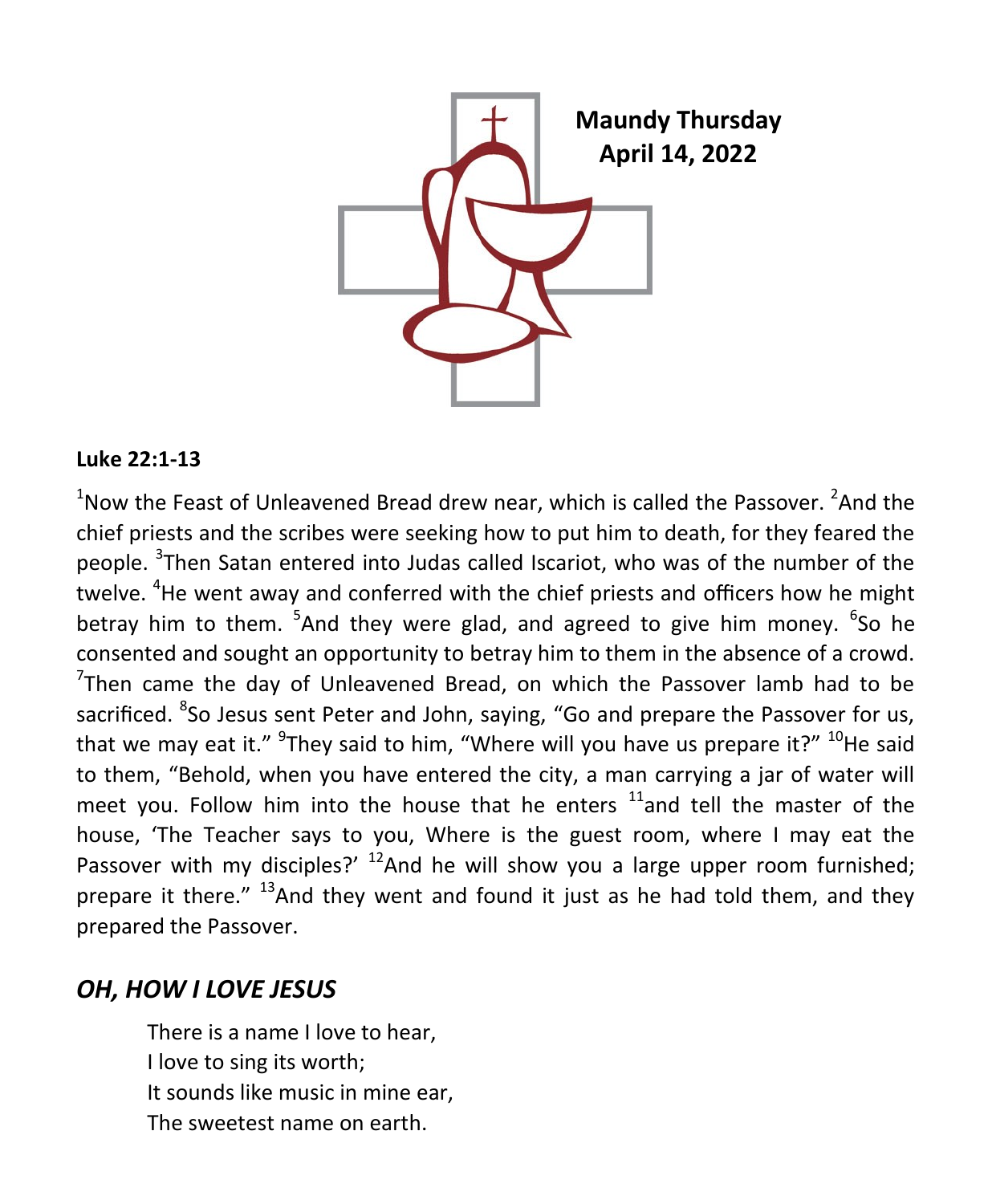## *Chorus: Oh, how I love Jesus, Oh, how I love Jesus, Oh, how I love Jesus, Because He first loved me!*

It tells me of a Savior's love, Who died to set me free; It tells me of His precious blood, The sinner's perfect plea.

*(Chorus)* It tells of One whose loving heart Can feel my deepest woe; Who in each sorrow bears a part That none can bear below.

*(Chorus)*

## **Luke 22:14-23**

 $14$  And when the hour came, he reclined at table, and the apostles with him.  $15$  And he said to them, "I have earnestly desired to eat this Passover with you before I suffer.  $^{16}$  For I tell you I will not eat it until it is fulfilled in the kingdom of God." <sup>17</sup> And he took a cup, and when he had given thanks he said, "Take this, and divide it among yourselves.  $^{18}$  For I tell you that from now on I will not drink of the fruit of the vine until the kingdom of God comes." <sup>19</sup> And he took bread, and when he had given thanks, he broke it and gave it to them, saying, "This is my body, which is given for you. Do this in remembrance of me." <sup>20</sup> And likewise the cup after they had eaten, saying, "This cup that is poured out for you is the new covenant in my blood.  $^{21}$  But behold, the hand of him who betrays me is with me on the table.  $^{22}$  For the Son of Man goes as it has been determined, but woe to that man by whom he is betrayed!"  $^{23}$  And they began to question one another, which of them it could be who was going to do this.

# *O COME TO THE ALTAR*

Are you hurting and broken within Overwhelmed by the weight of your sin Jesus is calling Have you come to the end of yourself Do you thirst for a drink from the well Jesus is calling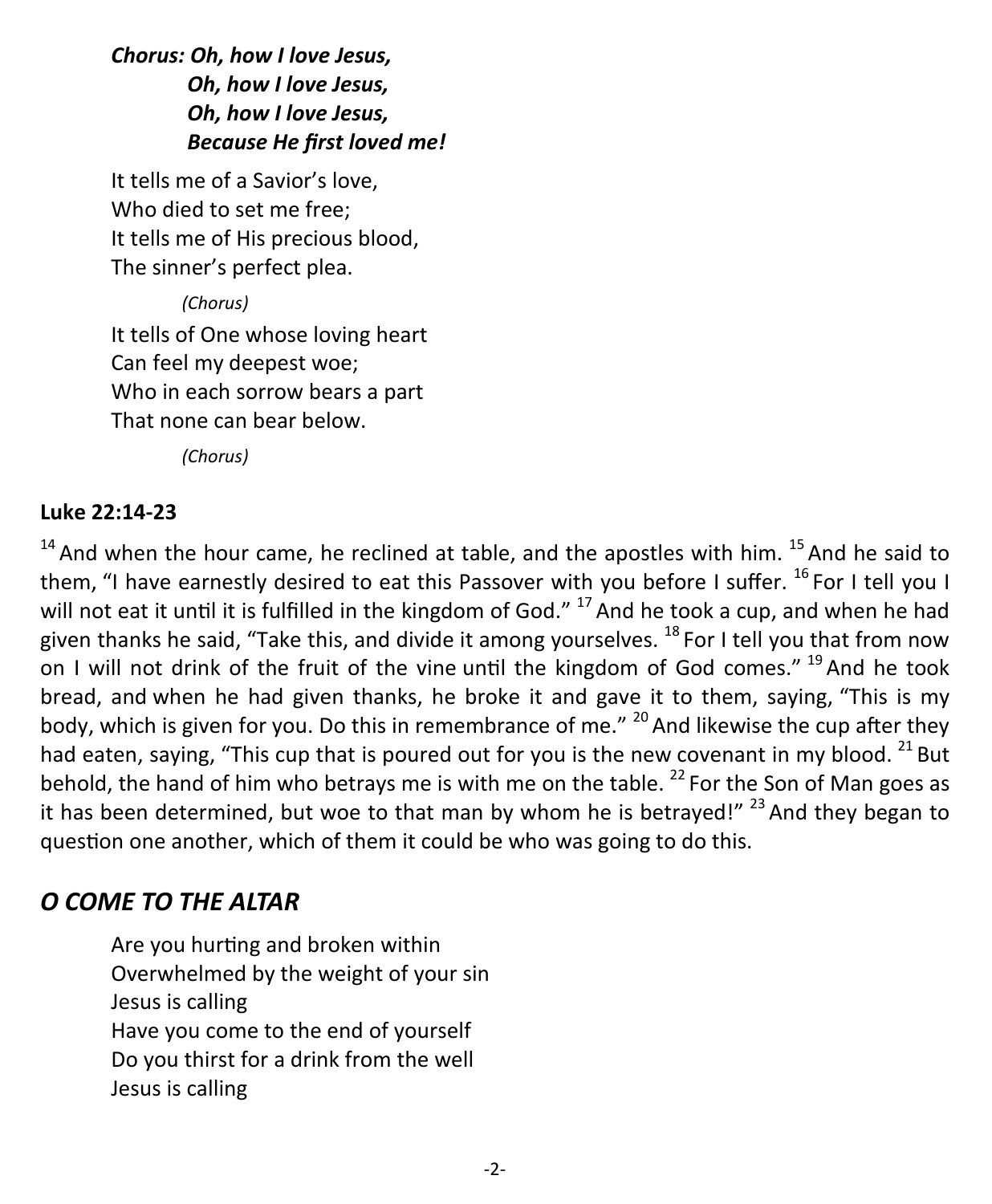## *Chorus: O come to the altar The Father's arms are open wide Forgiveness was bought with The precious blood of Jesus Christ*

Leave behind your regrets and mistakes Come today there's no reason to wait Jesus is calling Bring your sorrows and trade them for joy From the ashes a new life is born Jesus is calling

*(Chorus x2)*

*Bridge x2: Oh what a Savior Isn't he wonderful Sing alleluia Christ is risen Bow down before him For he is Lord of all Sing alleluia Christ is risen*

*(Chorus 2x)*

Bear your cross as you wait for the crown Tell the world of the treasure you've found

## **Luke 22:24-38**

 $24A$  dispute also arose among them, as to which of them was to be regarded as the greatest. <sup>25</sup>And he said to them, "The kings of the Gentiles exercise lordship over them, and those in authority over them are called benefactors.  $^{26}$ But not so with you. Rather, let the greatest among you become as the youngest, and the leader as one who serves.  $27$  For who is the greater, one who reclines at table or one who serves? Is it not the one who reclines at table? But I am among you as the one who serves.  $^{28}$  You are those who have stayed with me in my trials,  $^{29}$  and I assign to you, as my Father assigned to me, a kingdom,  $^{30}$ that you may eat and drink at my table in my kingdom and sit on thrones judging the twelve tribes of Israel.  $31\%$ Simon, Simon, behold, Satan demanded to have you, that he might sift you like wheat,  $32$  but I have prayed for you that your faith may not fail. And when you have turned again, strengthen your brothers."  $33$ Peter said to him, "Lord, I am ready to go with you both to prison and to death." <sup>34</sup> Jesus said, "I tell you, Peter, the rooster will not crow this day, until you deny three times that you know me."  $35$  And he said to them, "When I sent you out with no moneybag or knapsack or sandals, did you lack anything?" They said, "Nothing."  $36$ He said to them, "But now let the one who has a moneybag take it, and likewise a knapsack. And let the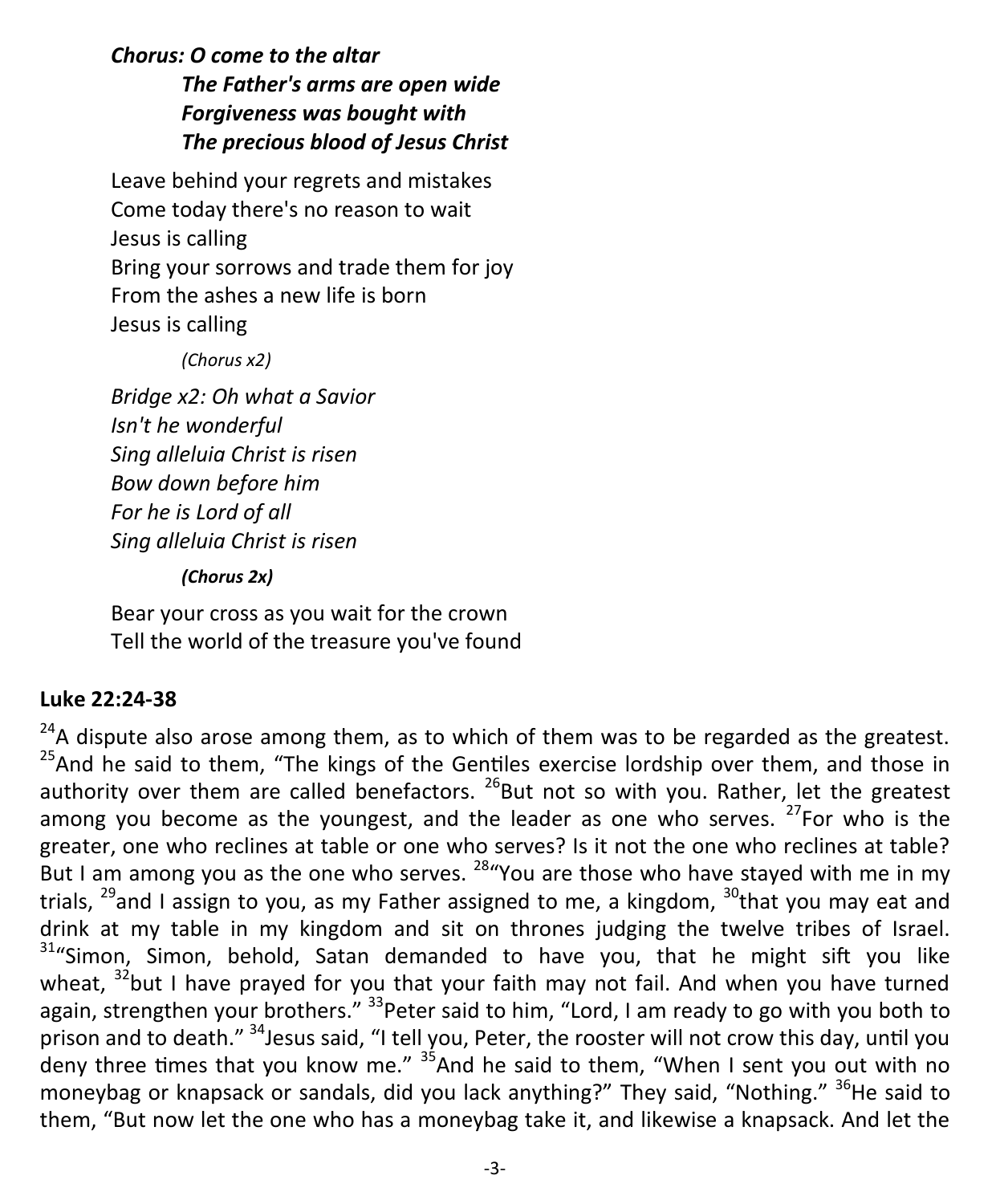one who has no sword sell his cloak and buy one.  $37$  For I tell you that this Scripture must be fulfilled in me: 'And he was numbered with the transgressors.' For what is written about me has its fulfillment." <sup>38</sup>And they said, "Look, Lord, here are two swords." And he said to them, "It is enough."

## *IN CHRIST ALONE*

In Christ alone my hope is found He is my light my strength my song This Cornerstone this solid ground Firm through the fiercest drought and storm What heights of love what depths of peace When fears are stilled when strivings cease My Comforter my all in all Here in the love of Christ I stand

In Christ alone who took on flesh Fullness of God in helpless Babe This gift of love and righteousness Scorned by the ones He came to save 'Til on that cross as Jesus died The wrath of God was satisfied For ev'ry sin on Him was laid Here in the death of Christ I live

There in the ground His body lay Light of the world by darkness slain Then bursting forth in glorious day Up from the grave He rose again And as He stands in victory Sin's curse has lost its grip on me For I am His and He is mine Bought with the precious blood of Christ

No guilt in life no fear in death This is the pow'r of Christ in me From life's first cry to final breath Jesus commands my destiny No pow'r of hell no scheme of man Can ever pluck me from His hand 'Til He returns or calls me home Here in the pow'r of Christ I'll stand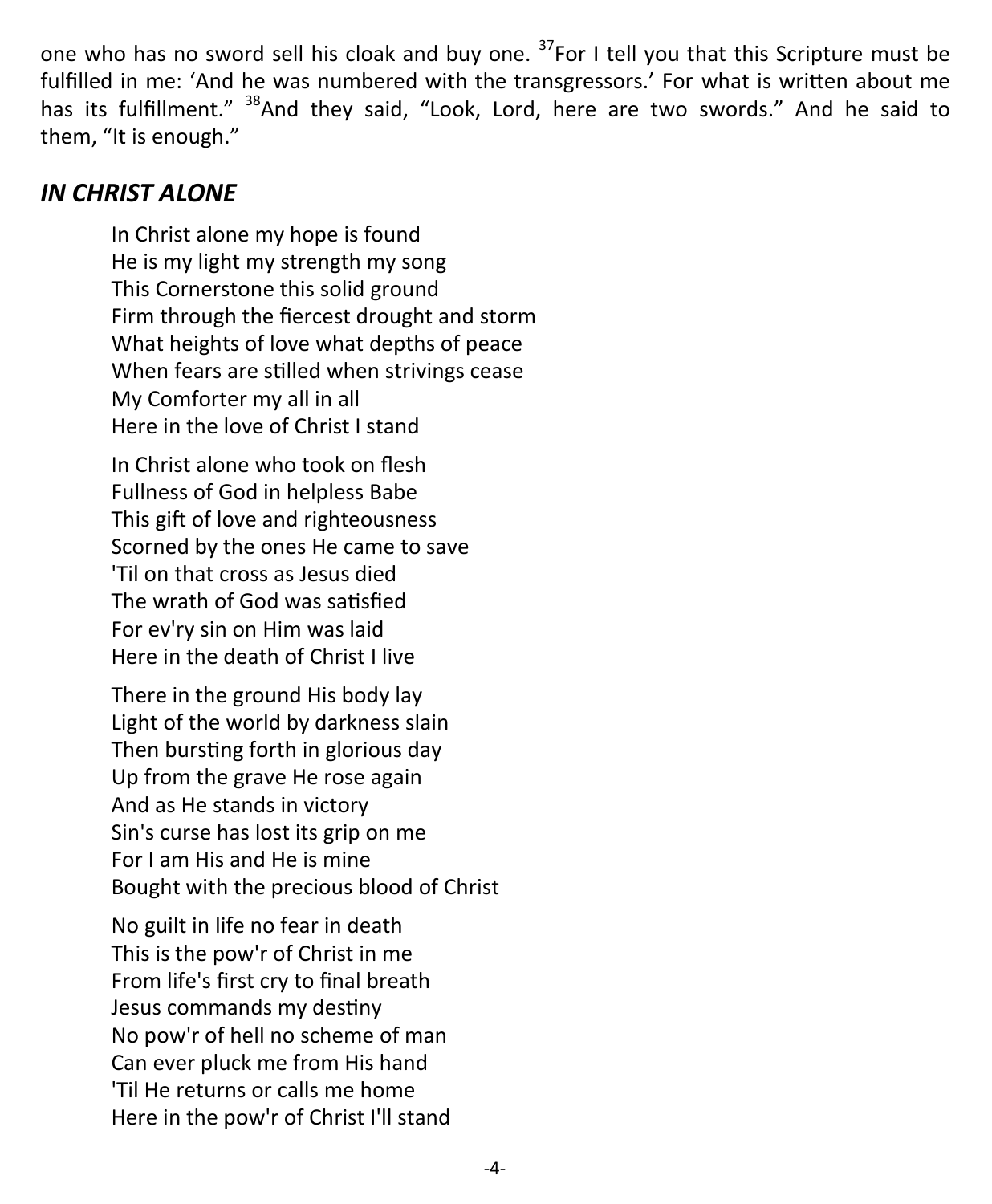#### **Luke 22:39-53**

 $39$ And he came out and went, as was his custom, to the Mount of Olives, and the disciples followed him. <sup>40</sup>And when he came to the place, he said to them, "Pray that you may not enter into temptation."  $41$ And he withdrew from them about a stone's throw, and knelt down and prayed,  $42$  saying, "Father, if you are willing, remove this cup from me. Nevertheless, not my will, but yours, be done." <sup>43</sup>And there appeared to him an angel from heaven, strengthening him. <sup>44</sup>And being in agony he prayed more earnestly; and his sweat became like great drops of blood falling down to the ground. <sup>45</sup>And when he rose from prayer, he came to the disciples and found them sleeping for sorow,  $46$  and he said to them, "Why are you sleeping? Rise and pray that you may not enter into temptation." <sup>47</sup>While he was still speaking, there came a crowd, and the man called Judas, one of the twelve, was leading them. He drew near to Jesus to kiss him, <sup>48</sup>but Jesus said to him, "Judas, would you betray the Son of Man with a kiss?" <sup>49</sup>And when those who were around him saw what would follow, they said, "Lord, shall we strike with the sword?" <sup>50</sup>And one of them struck the servant of the high priest and cut off his right ear. <sup>51</sup> But Jesus said, "No more of this!" And he touched his ear and healed him. <sup>52</sup>Then Jesus said to the chief priests and officers of the temple and elders, who had come out against him, "Have you come out as against a robber, with swords and clubs?  $53$  When I was with you day after day in the temple, you did not lay hands on me. But this is your hour, and the power of darkness."

## *GO TO DARK GETHSEMANE*

Go to dark Gethsemane, ye that feel the tempter's power Your Redeemer's conflict see, watch with Him one bitter hour Turn not from His griefs away; learn of Jesus Christ to pray

See Him at the judgment hall, beaten, bound, reviled, arraigned O the wormwood and the gall! O the pangs His soul sustained! Shun not suffering, shame, or loss; learn of Christ to bear the cross

Calvary's mournful mountain climb; there, adoring at His feet Mark that miracle of time, God's own sacrifice complete "It is finished!" hear Him cry; learn of Jesus Christ to die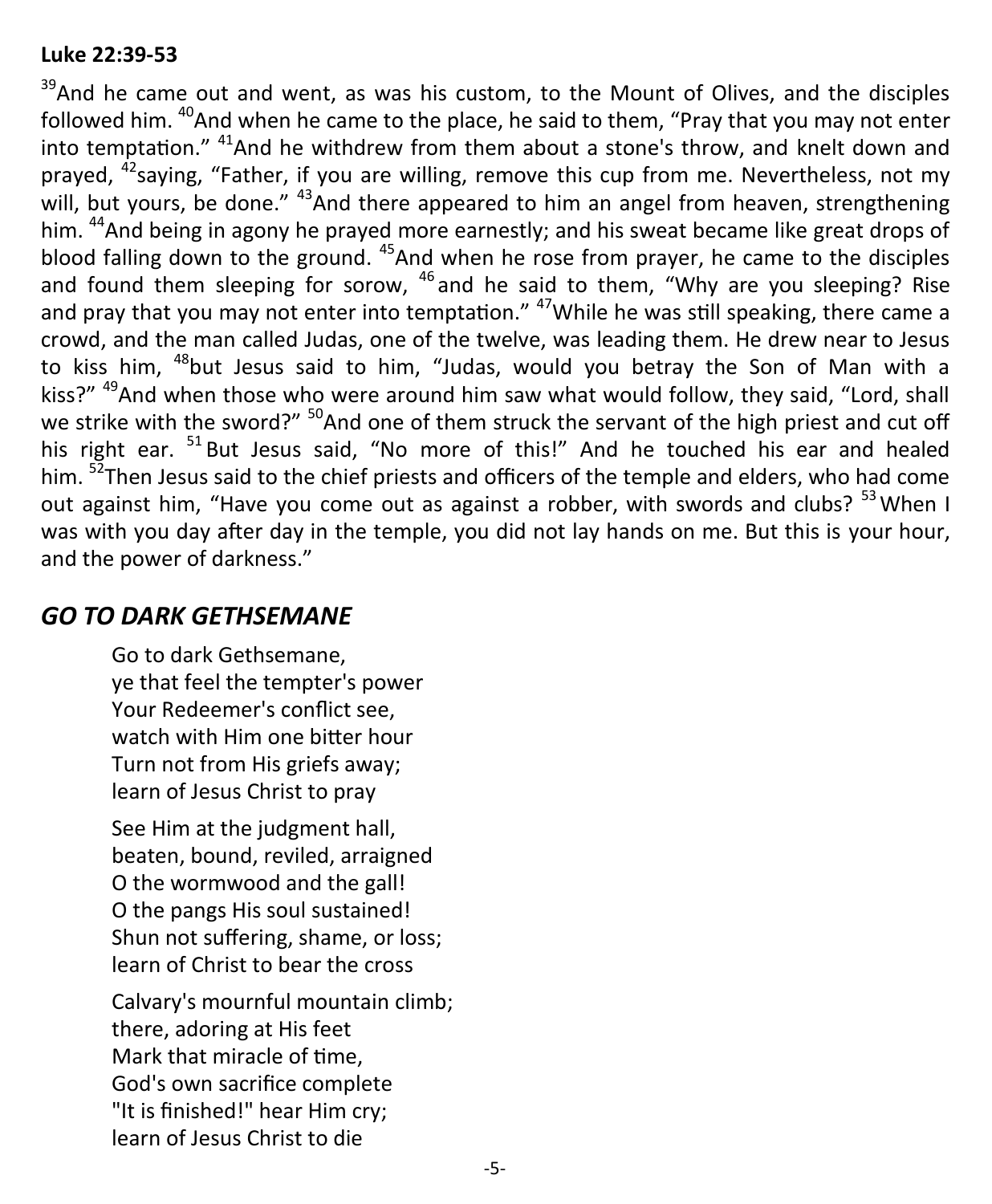Early hasten to the tomb where they laid His breathless clay All is solitude and gloom. Who has taken Him away? Christ is risen! He meets our eyes; Savior, teach us so to rise

#### **Luke 22:54-65**

 $54$ Then thev seized him and led him away, bringing him into the high priest's house, and Peter was following at a distance. <sup>55</sup>And when they had kindled a fire in the middle of the courtyard and sat down together, Peter sat down among them. <sup>56</sup>Then a servant girl, seeing him as he sat in the light and looking closely at him, said, "This man also was with him." <sup>57</sup>But he denied it, saying, "Woman, I do not know him."  $58$ And a little later someone else saw him and said, "You also are one of them." But Peter said, "Man, I am not."  $59$ And after an interval of about an hour still another insisted, saying, "Certainly this man also was with him, for he too is a Galilean." <sup>60</sup>But Peter said, "Man, I do not know what you are talking about." And immediately, while he was still speaking, the rooster crowed.  $61$ And the Lord turned and looked at Peter. And Peter remembered the saying of the Lord, how he had said to him, "Before the rooster crows today, you will deny me three times."  $62$ And he went out and wept bitterly.  $63$ Now the men who were holding Jesus in custody were mocking him as they beat him. <sup>64</sup>They also blindfolded him and kept asking him, "Prophesy! Who is it that struck you?" <sup>65</sup> And they said many other things against him, blaspheming him.

## *WHAT WONDROUS LOVE IS THIS*

What wondrous love is this, O my soul, O my soul? What wondrous love is this, O my soul? What wondrous love is this that caused the Lord of bliss To bear the dreadful curse for my soul, for my soul, To bear the dreadful curse for my soul?

When I was sinking down, sinking down, sinking down, When I was sinking down, sinking down, When I was sinking down beneath God's righteous frown, Christ laid aside his crown for my soul, for my soul, Christ laid aside his crown for my soul.

To God and to the Lamb I will sing, I will sing, To God and to the Lamb I will sing, To God and to the Lamb who is the great I Am, While millions join the theme, I will sing, I will sing, While millions join the theme, I will sing.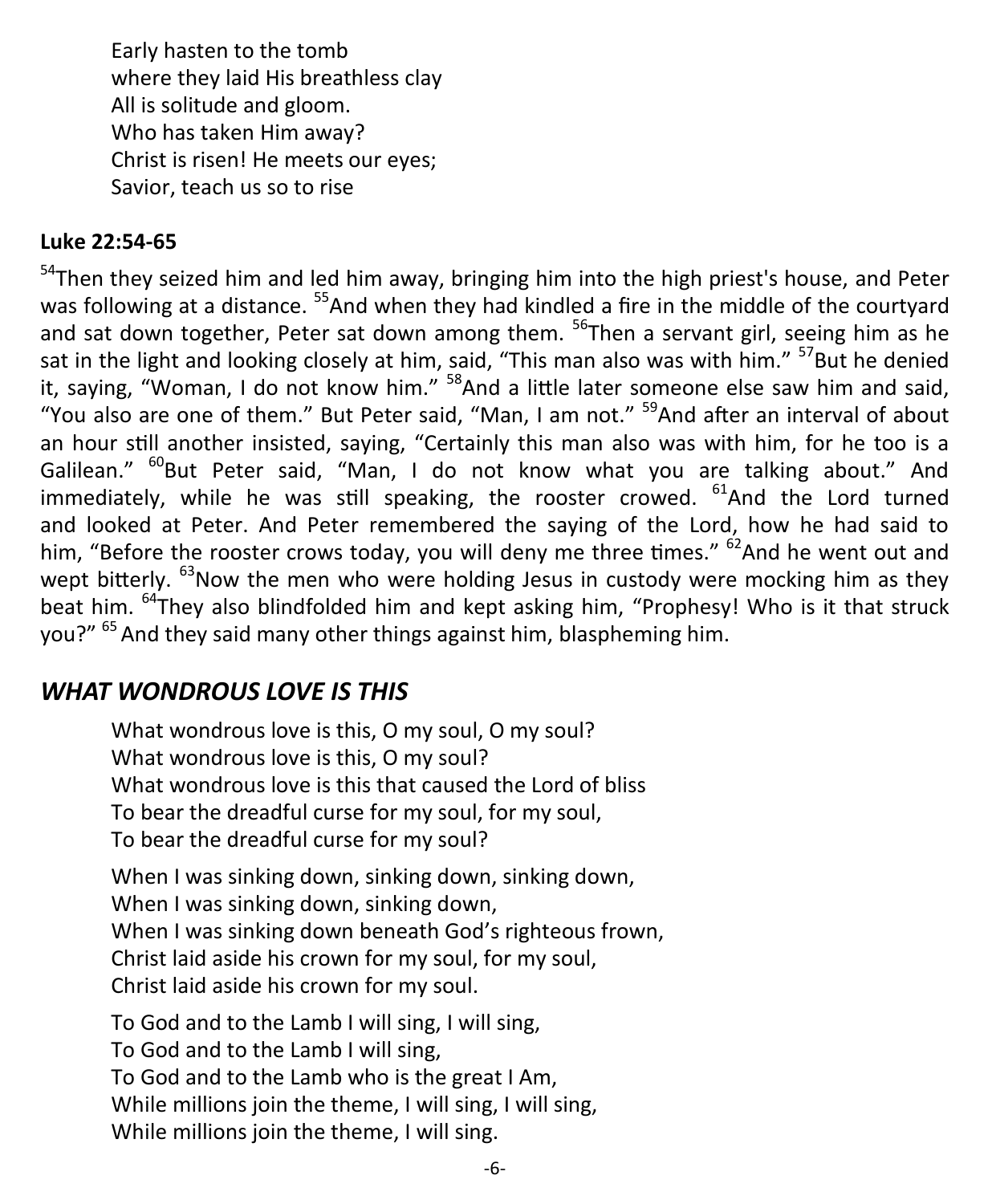# *The Lord's Supper*

## **HOLY COMMUNION** *(please stand)*

**Pastor:** O almighty God, merciful Father,

**People: I, a poor, miserable sinner, confess unto You all my sins and iniquities with which I have ever offended You and justly deserved Your temporal and eternal punishment. But I am heartily sorry for them and sincerely repent of them, and I pray You of Your boundless mercy and for the sake of the holy, innocent, bitter sufferings and death of Your beloved Son, Jesus Christ, to be gracious and merciful to me, a poor, sinful being.**

**Pastor:** God be merciful to you and strengthen your faith. In the stead and by the command of my Lord Jesus Christ I forgive you all your sins in the name of the Father and of the Son and of the Holy Spirit.

#### **People: Amen.**

**People: Our Father who art in heaven, hallowed be thy name, thy kingdom come, thy will be done on earth as it is in heaven. Give us this day our daily bread; and forgive us our trespasses as we forgive those who trespass against us; and lead us not into temptation, but deliver us from evil. For thine is the kingdom and the power and the glory forever and ever. Amen.**

**Pastor:** The peace of the Lord be with you always.

#### **People: Amen.**

Pastor: Our Lord Jesus Christ, on the night when He was betrayed, took bread, and when He had given thanks, He broke it and gave it to the disciples and said: "Take, eat; this is My body, which is given for you. This do in remembrance of Me." In the same way also He took the cup after supper, and when He had given thanks, He gave it to them, saying: "Drink of it, all of you; this cup is the new testament in My blood, which is shed for you for the forgiveness of sins. This do, as often as you drink it, in remembrance of Me."

**Pastor:** As often as we eat this bread and drink this cup, we proclaim the Lord's death until He comes.

#### **People: Amen. Come, Lord Jesus.**

# **DISTRIBUTION** *(please be seated)*